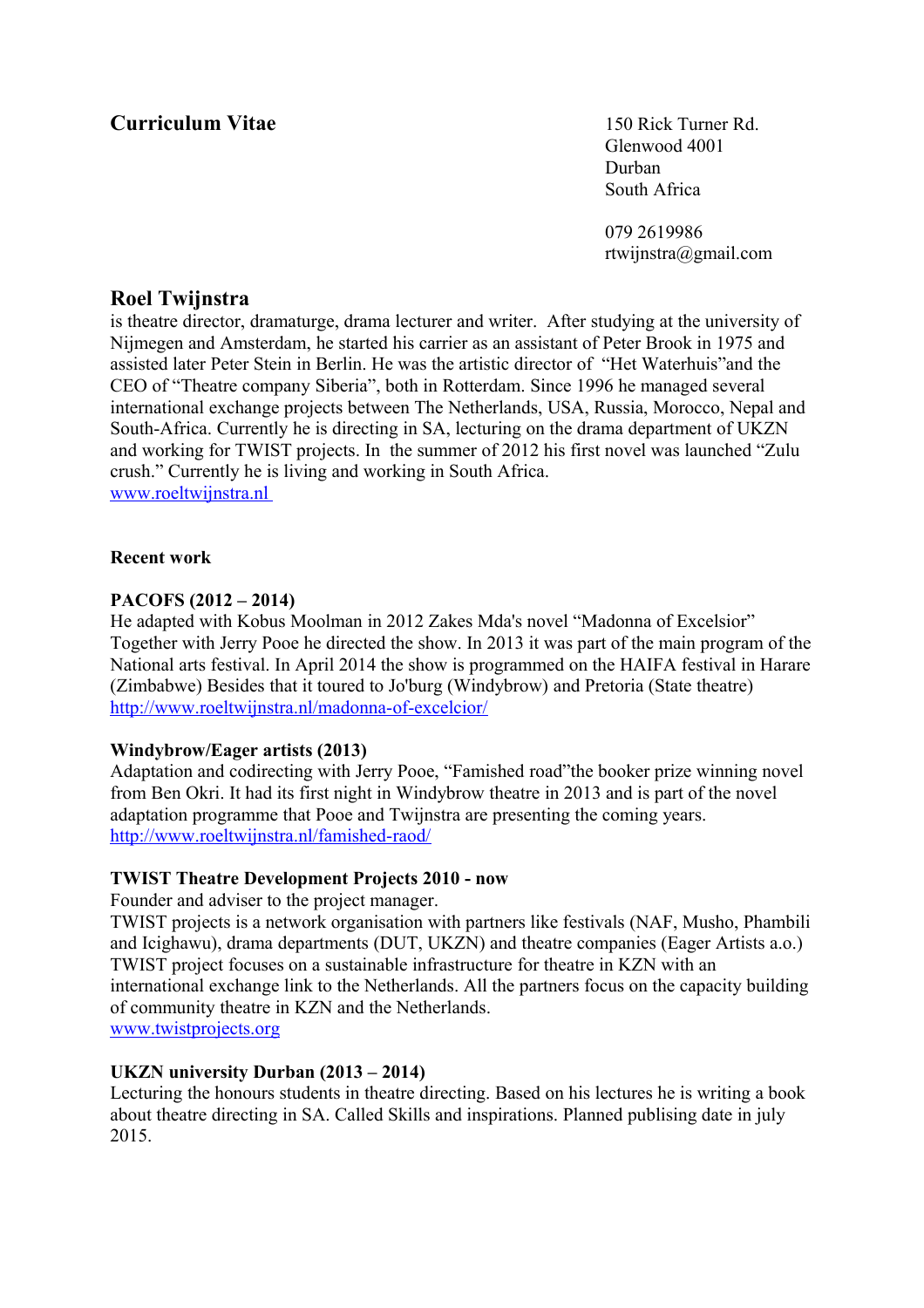## **Previous work.**

## **Theatergroep Siberia 2009 - 2012**

Business manager/general director Theatergroep Siberia.

Founder of the company in 2009, before he was general manager and artistic director of Theatergroep "Het Waterhuis". Siberia combines theatre for young audiences with developmental programmes on acting and scriptwriting and international exchange programmes.

[www.theatergroepsiberia.nl](http://www.theatergroepsiberia.nl/)

## **1996 – 2008 Het Waterhuis, Rotterdam**

Founder, director and set designer. The company made theaterproductions and shows for young audiences in The Netherlands and Belgium. Roel Twijnstra directed shows like: De Kruik, Meisjes van Aboke, Hassan en paars krijtje, Sorry voor m'n zus, Scheppingskabaal, Leugens, Vrijvogels, Mijn Sarie Mareis, Duizend en een nacht, Harteklop and the international exchange projects:

| international exemange projects. |                         |                       |
|----------------------------------|-------------------------|-----------------------|
| <b>Bjeniee Cjerdsa</b>           | Samara                  | <b>Rusland</b> (1996) |
| The Secret Window                | Philadelphia            | U.S.A. (1998)         |
| Scheppingskabaal                 | <b>KKKF</b> (Outshoorn) | Zuid-Afrika (1999)    |
| Freebirds                        | Johannesburg            | Zuid-Afrika<br>(2002) |
| Landingsgestel                   | Conakry                 | <b>Guinee</b> (2003)  |
| De Kruik                         | Casablanca              | Marokko (1998, 2000)  |
| The Aboke girls                  | Kampala                 | Uganda $(2001)$       |
| Vuka Vuka                        | Durban                  | Zuid-Afrika (2005)    |
| De Kruik                         | Grahamstown             | Zuid-Afrika (2007)    |
| Man's world                      | Grahamstown             | Zuid-Afrika (2009)    |
| Love and Respect                 | Durban                  | Zuid Afrika (2011)    |
|                                  |                         |                       |

## **1988 – 1995 Free-lance director**

*He directed more than 80 show's, award winning were:*  Theater Terra (Zwanendons, Hemellief, De zeven vadertjes) Speeltheater Holland (Nina Bobo, Baljarende buidels) Kalebas (De bruine prins) Speeltheater Gent (Odyssees) Productiehuis Rotterdamse Schouwburg (Na de maden) Jeugdtheater Hofplein (De weglopers). Stuffed Puppet Theater (Kaspar Hauser). Rotterdams Lef (Maja Bradaric, Seizoen van de Machetes) Camaretten (annual comedy festival sinds 1991)

# **1982 – 1987 Het Nederlandstalig Repertoire Gezelschap Amsterdam**

*Founder and director* , he made shows like Halte Noordstad (Bordewijk), J.P.Coen (Slauerhoff), Ines De Castro (Rhijnvisch Feith), De Heks van Haarlem (Van Eeden), De Woonschuit (Defresne), De Bezoeker (Ed. Hoornik)

# **1983-2011 (Guest lecturer, Drama departments)**

Regie-opleiding Bijlmerparktheater, Amsterdam Guest workshops Theaterschool HKU, Utrecht Theaterschool Ekatharinaburg, Rusland.